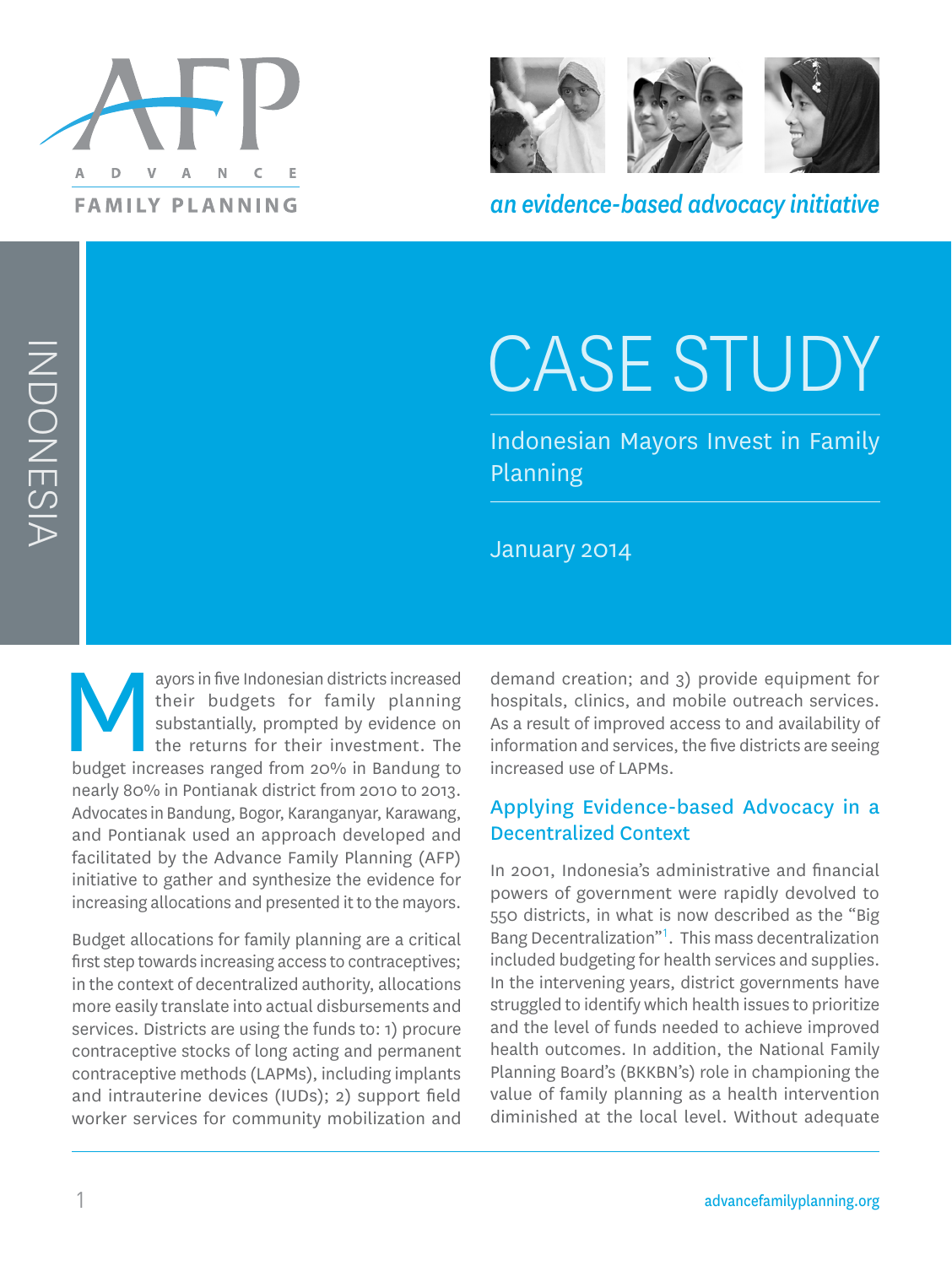evidence and expertise, commitment and resources to promote and provide access to family planning dwindled.

AFP Indonesia began working in Bandung and Pontianak in 2010 to rekindle local commitment to family planning and reengage champions. Activities expanded to Bogor, Karanganyar and Karawang districts in 2012. AFP Indonesia aims to increase access to quality family planning services among low- and middle-income populations, including marginalized groups and communities living in remote villages.

## Selecting the Right Partners

In each district, AFP established a District Working Group (DWG) comprising local government officials, family planning champions, members of health professional associations, and representatives from clinical, faith-based, and non-governmental organizations. With AFP support, the DWGs developed a focused advocacy strategy to provide practical advice to district planners on which family planning initiatives to prioritize and how much to budget for family planning to be cost-effective.

District Working Group membership was selective and deliberate: the AFP approach involved inviting mayors to participate in selection—creating buy-in and commitment from the district's top leaders. Usually, the Chief of BKKBN for the district was appointed as

#### **TOOLS AND RESOURCES APPLIED**

- 
- 
- 

the implementing leader. Family planning champions already embedded in the decision-making process of local government as well as new supporters from the district health office, department planning office, and village development were engaged to reflect the shift in power from a centralized authority to a decentralized system.

#### Using Localized and Targeted Evidence

To provide the DWGs with guidance on the increase in budgets needed to achieve district goals, AFP used local service statistics and information from providers, planners, and informed stakeholders (see "Tools and Resources Applied"). Advocacy activities were primarily conducted through one-

| <b>District</b> | <b>Family Planning Budget</b><br>2010 (Billions Rupiah) | <b>Family Planning Budget</b><br>2013 (Billions Rupiah) | <b>Percent Increase</b><br>$(2010 - 2013)$ |
|-----------------|---------------------------------------------------------|---------------------------------------------------------|--------------------------------------------|
| <b>Bandung</b>  | 6.47                                                    | 7.71                                                    | 19.1                                       |
| Bogor*          | 9.08                                                    | 15.46                                                   | 70.4                                       |
| Karanganyar*    | 1.82                                                    | 2.86                                                    | 56.9                                       |
| Karawang*       | 12.08                                                   | 15.56                                                   | 28.8                                       |
| Pontianak       | 2.75                                                    | 4.91                                                    | 78.6                                       |

## TABLE 1. DISTRICT BUDGETS FOR FAMILY PLANNING INCREASE IN 5 DISTRICTS, 2010 TO 2013

SOURCES: BKKBN Bandung District, BKKBN Bogor District, BKKBN Karawang, BKKBN Karanganyar, and BKKBN Pontianak City. \*AFP advocacy activities began in 2012.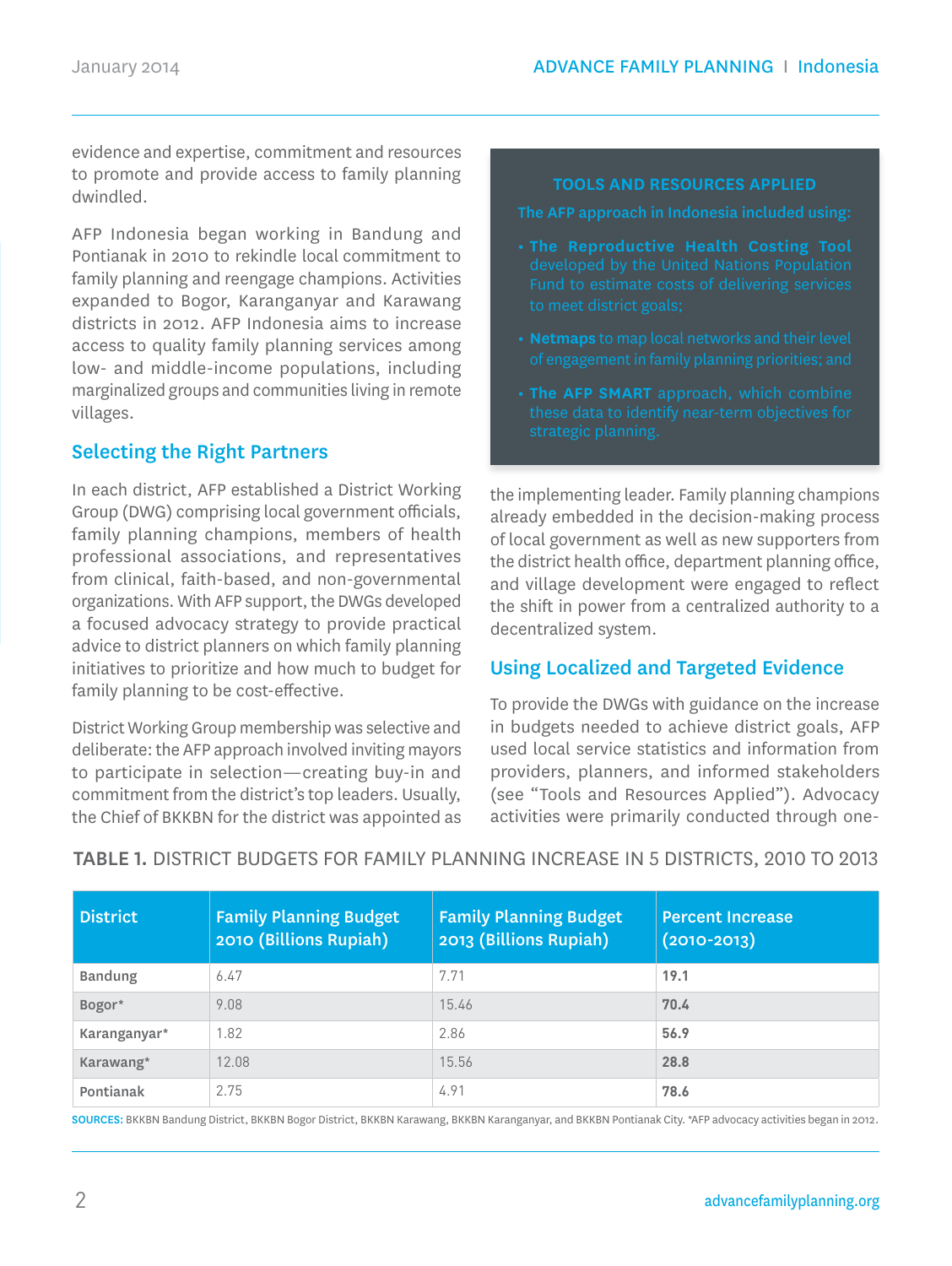*"I will use the increased program budget to activate family planning field activities such as facilitating village team coordination meetings and to provide incentives for volunteer workers in driving forward family planning activities at the grassroots level."*

*—Slamet Mulyana, District Working Group Secretary, Karawang, Indonesia*

on-one meetings, roundtable discussions, seminars, and workshops with policymakers and stakeholders. District Legislatures and the Mayors were given costed action plans and advice on the effective use of current resources based on local priorities.

As a result of the advocacy activities in the five districts, Pontianak district increased its allocation by 79% from 2010, Bandung by 19%, Karanganyar by 57%, Karawang by 29%, and Bogor by 70%. Figure 1 below shows the budget increases by district from 2010 to 2013 in Indonesian Rupiah (IDR). Furthermore, in Bandung, all 270 Village Leaders—who determine village budgets and report to the Mayor—also committed to allocating IDR. 2,5 million (equal to USD \$275) per village specifically for communitybased family planning activities.

The budget increase has facilitated the continuing increase of LAPM in the five AFP districts. Figure 1 shows the changes in use by number of new acceptors of LAPMs, which included sterilization, implants, and IUDs. The changes were observed following the increase in budgets for expanding demand and supply of long-acting and permanent methods. Compared to baseline in 2011, large gains were made in Bandung (16%) and Pontianak (101%) districts, where activities first began and where Mayors personally adopted and promoted LAPMs. AFP activities in Bogor, Karawang, and Karanganyar began in 2012.

The results suggest that increases in budget expenditures can lead to improved health outcomes when a focused advocacy action plan supported by evidence is implemented. Policymakers have the incentive to act when the case for family planning is made with specificity about the risks and rewards of taking action.

### References

 $<sup>1</sup>$  Hoffman, B and Kaiser, K. The Making of Big Bang</sup> and its Aftermath. A Political Economy Perspective, May 2002.

Photos by Michael Thirnbeck, DFAT, and Nils Axel Braathen (cover).



FIGURE 1. NUMBER OF NEW ACCEPTORS OF LONG-ACTING AND PERMANENT METHODS IN FIVE DISTRICTS, 2011-2012

SOURCES: BKKBN Bandung District, BKKBN Bogor District, BKKBN Karawang, BKKBN Karanganyar, and BKKBN Pontianak City. \*AFP advocacy activities began in 2012.